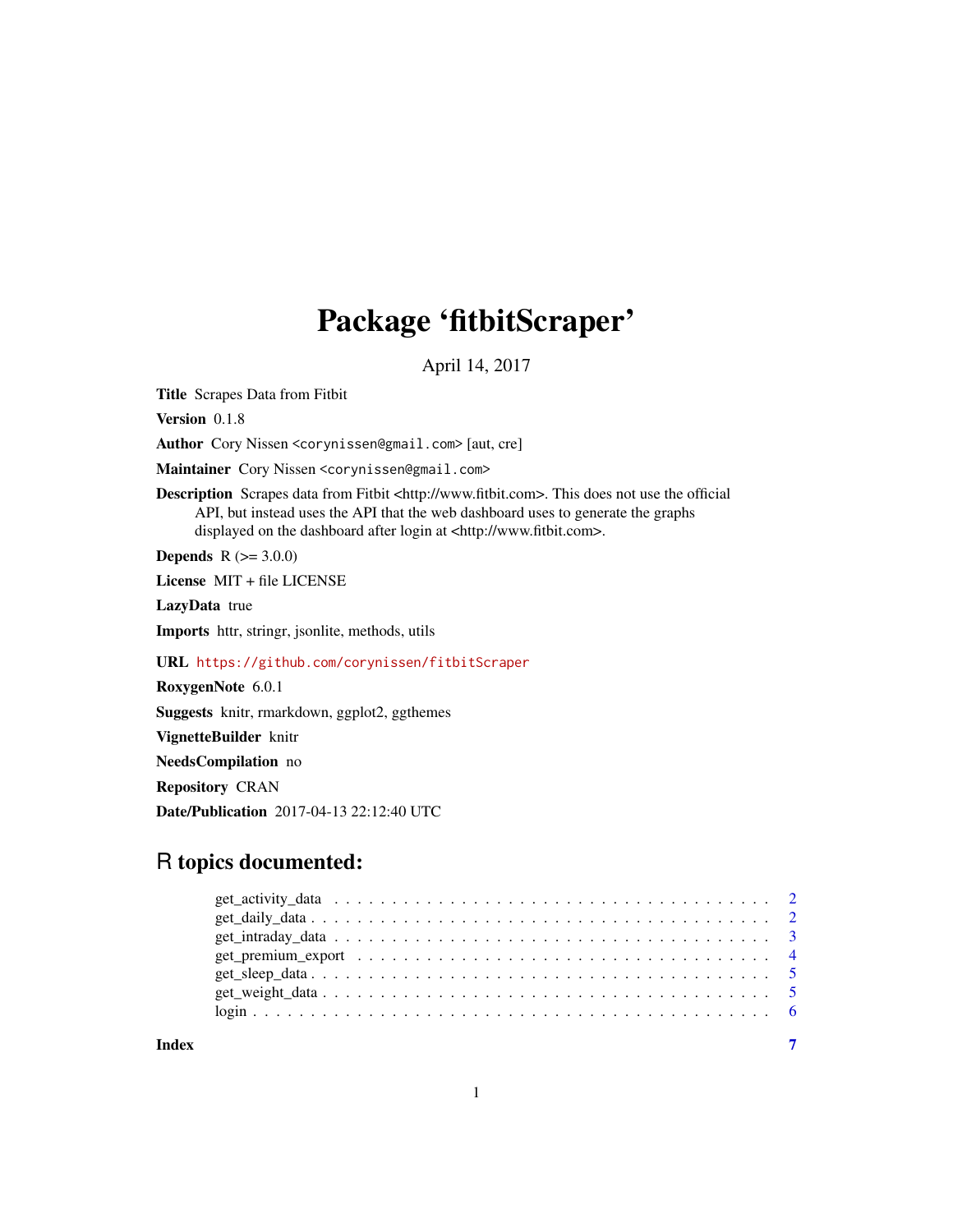<span id="page-1-0"></span>get\_activity\_data *Get activity data from fitbit.com*

#### Description

Get activity data from fitbit using cookie returned from login function

#### Usage

```
get_activity_data(cookie, end_date)
```
#### Arguments

| cookie   | Cookie returned after login, specifically the "u" cookie |
|----------|----------------------------------------------------------|
| end date | Date in YYYY-MM-DD format                                |

#### Value

A dataframe with raw output from Fitbit

#### Examples

```
## Not run:
get_activity_data(cookie, end_date="2015-01-20")
```
## End(Not run) get\_activity\_data

get\_daily\_data *Get daily data from fitbit.com*

#### Description

Get daily data from fitbit using cookie returned from login function

#### Usage

```
get_daily_data(cookie, what = "steps", start_date, end_date)
```
#### Arguments

| cookie     | Cookie returned after login, specifically the "u" cookie                                                                                                                                                          |
|------------|-------------------------------------------------------------------------------------------------------------------------------------------------------------------------------------------------------------------|
| what       | What data you wish to be returned. Options include "steps", "distance", "floors",<br>"minutesVery", "caloriesBurnedVsIntake", "minutesSedentary", "getTimeInHeartRate-<br>ZonesPerDay", "getRestingHeartRateData" |
| start date | Date in YYYY-MM-DD format                                                                                                                                                                                         |
| end date   | Date in YYYY-MM-DD format                                                                                                                                                                                         |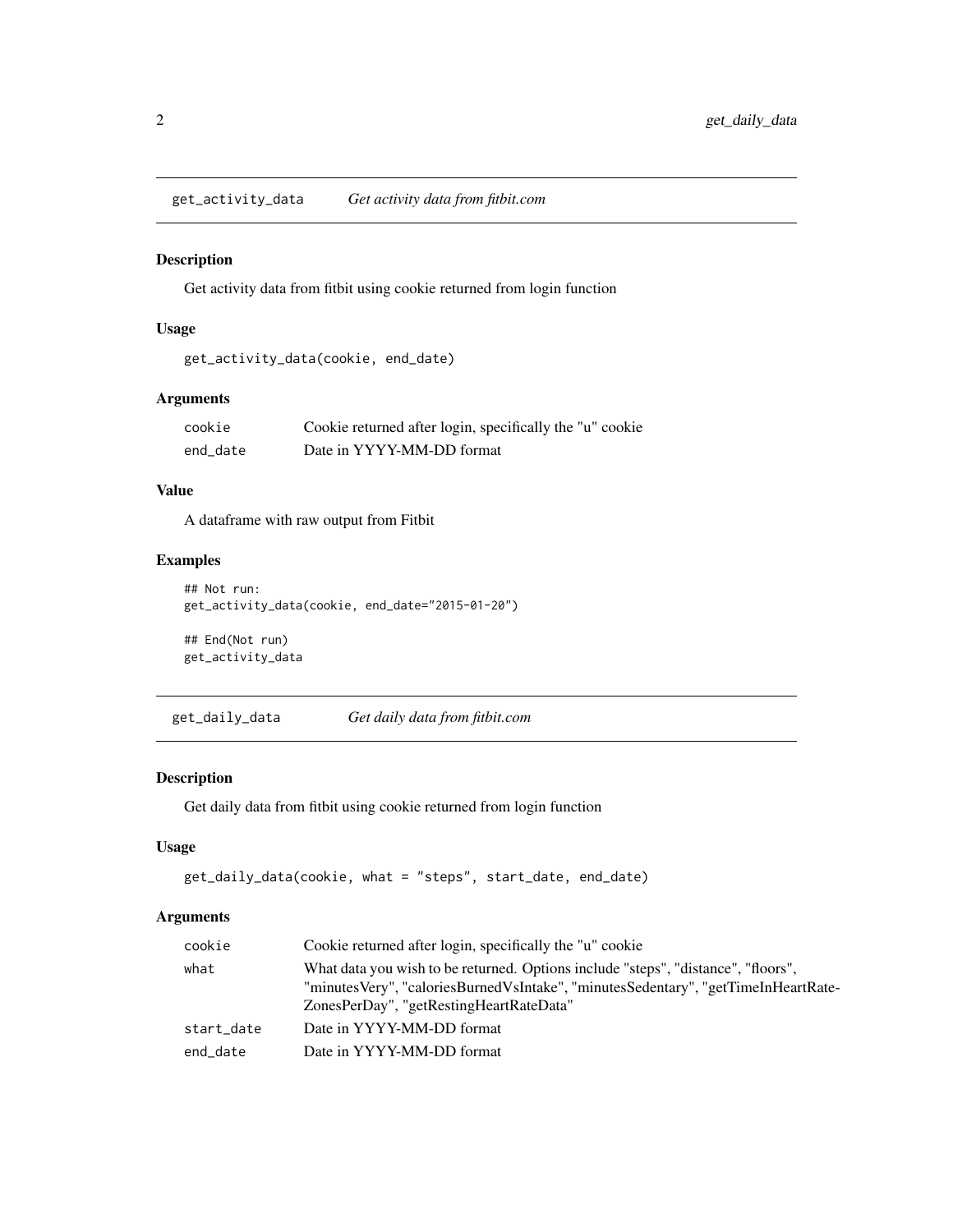<span id="page-2-0"></span>get\_intraday\_data 3

#### Value

A dataframe with two columns:

| time | A POSIX ct time value                                 |
|------|-------------------------------------------------------|
| data | The data column corresponding to the choice of "what" |

#### Examples

```
## Not run:
get_daily_data(cookie, what="steps", start_date="2015-01-13", end_date="2015-01-20")
## End(Not run)
get_daily_data
```
get\_intraday\_data *Get intraday data from fitbit.com*

#### Description

Get intraday data from fitbit using cookie returned from login function

#### Usage

```
get_intraday_data(cookie, what = "steps", date)
```
#### Arguments

| cookie | Cookie returned after login, specifically the "u" cookie                                                                               |
|--------|----------------------------------------------------------------------------------------------------------------------------------------|
| what   | What data you wish to be returned. Options include "steps", "distance", "floors",<br>"active-minutes", "calories-burned", "heart-rate" |
| date   | Date in YYYY-MM-DD format                                                                                                              |

#### Value

A dataframe with two columns:

| time | A POSIX ct time value                                 |
|------|-------------------------------------------------------|
| data | The data column corresponding to the choice of "what" |

#### Examples

```
## Not run:
get_intraday_data(cookie, what="steps", date="2015-01-20")
## End(Not run)
get_intraday_data
```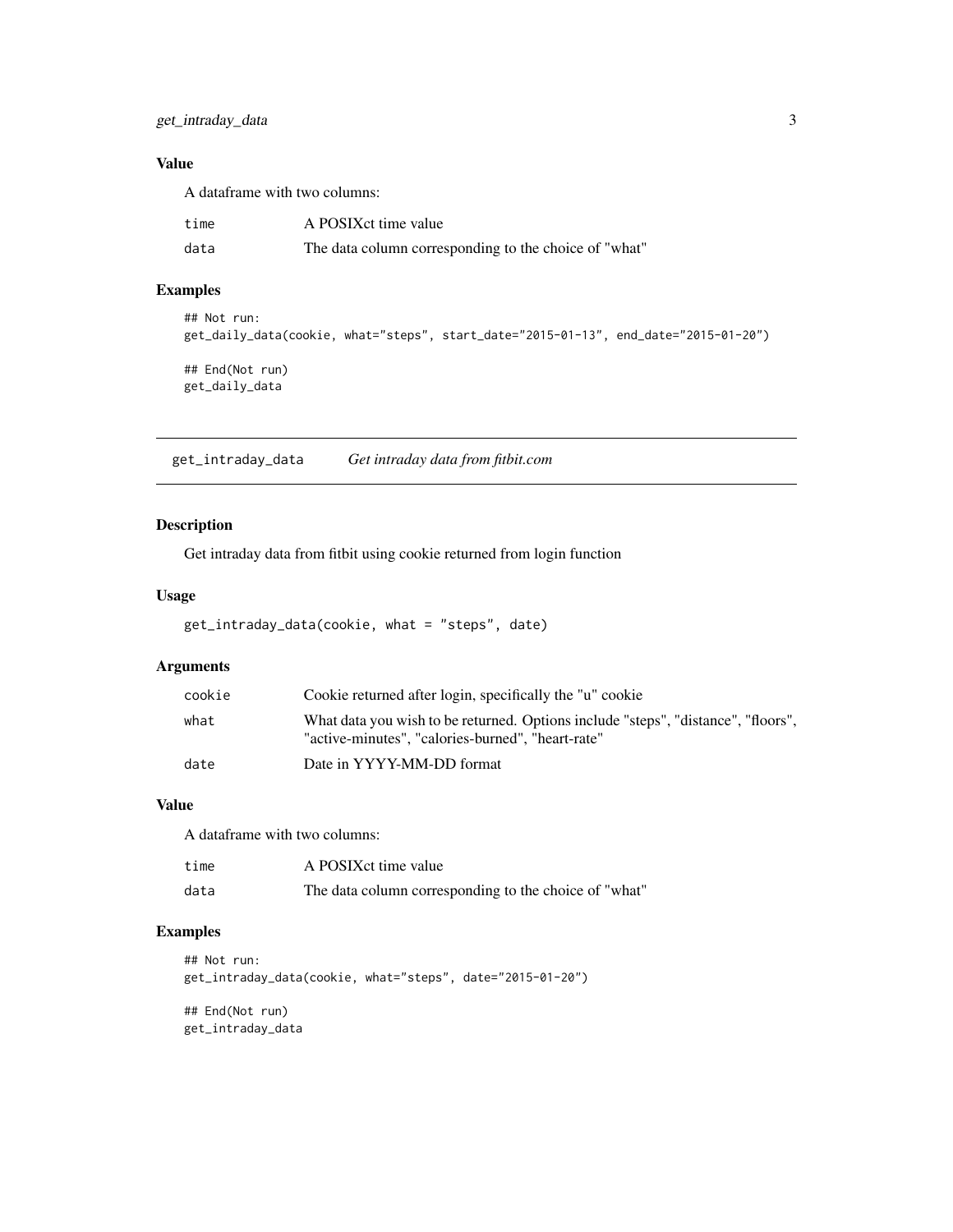<span id="page-3-0"></span>get\_premium\_export *Get official data export from fitbit.com premium*

#### Description

Get official data export from fitbit premium using cookie returned from login function. This should be used over individual calls to get\_daily\_data(), etc. if you subscribe to premium and data export is allowed. I'm not subscribed to premium, but it works for me...

#### Usage

```
get_premium_export(cookie, what = "ACTIVITIES", start_date = "2015-01-13",
  end_date = "2015-01-20")
```
#### Arguments

| cookie     | Cookie returned after login, specifically the "u" cookie                                       |
|------------|------------------------------------------------------------------------------------------------|
| what       | What data you wish to be returned. Options include "BODY", "FOODS", "AC-<br>TIVITIES", "SLEEP" |
| start_date | Date in YYYY-MM-DD format                                                                      |
| end date   | Date in YYYY-MM-DD format                                                                      |

#### Value

A list with two things

| summary | A list of sleep summary values                         |
|---------|--------------------------------------------------------|
| df      | A data frame containing various sleep values over time |

#### Examples

```
## Not run:
get_premium_export(cookie, what="ACTIVITIES", start_date="2015-01-13", end_date="2015-01-20")
```
## End(Not run) get\_premium\_export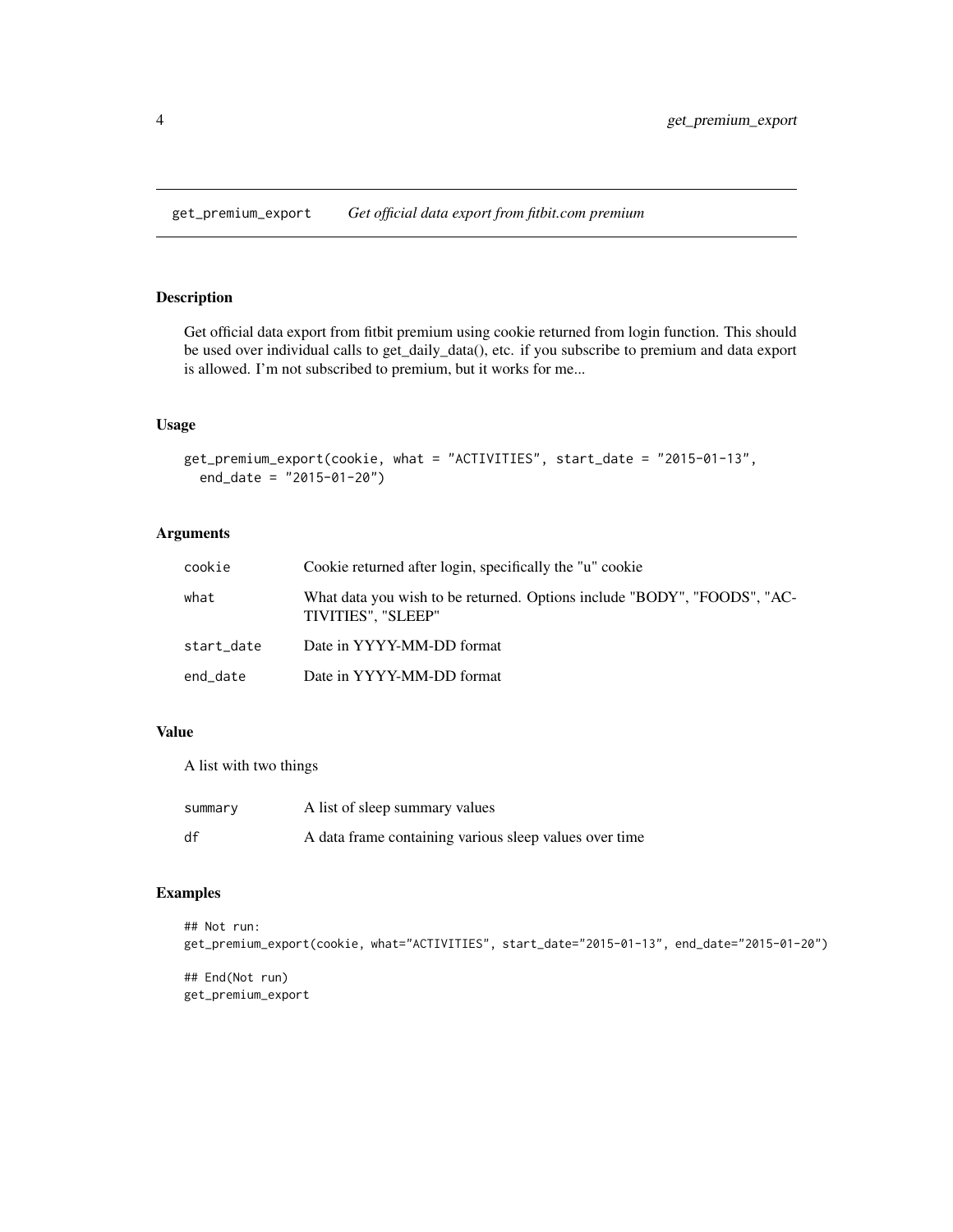<span id="page-4-0"></span>get\_sleep\_data *Get sleep data from fitbit.com*

#### Description

Get sleep data from fitbit using cookie returned from login function

#### Usage

```
get_sleep_data(cookie, start_date = "2015-01-13", end_date = "2015-01-20")
```
#### Arguments

| cookie     | Cookie returned after login, specifically the "u" cookie |
|------------|----------------------------------------------------------|
| start date | Date in YYYY-MM-DD format                                |
| end date   | Date in YYYY-MM-DD format                                |

#### Value

A list with two things

| summary | A list of sleep summary values                         |
|---------|--------------------------------------------------------|
| df      | A data frame containing various sleep values over time |

#### Examples

```
## Not run:
get_sleep_data(cookie, start_date="2015-01-13", end_date="2015-01-20")
## End(Not run)
get_sleep_data
```
get\_weight\_data *Get weight data from fitbit.com*

#### Description

Get weight data from fitbit using cookie returned from login function

#### Usage

get\_weight\_data(cookie, start\_date, end\_date)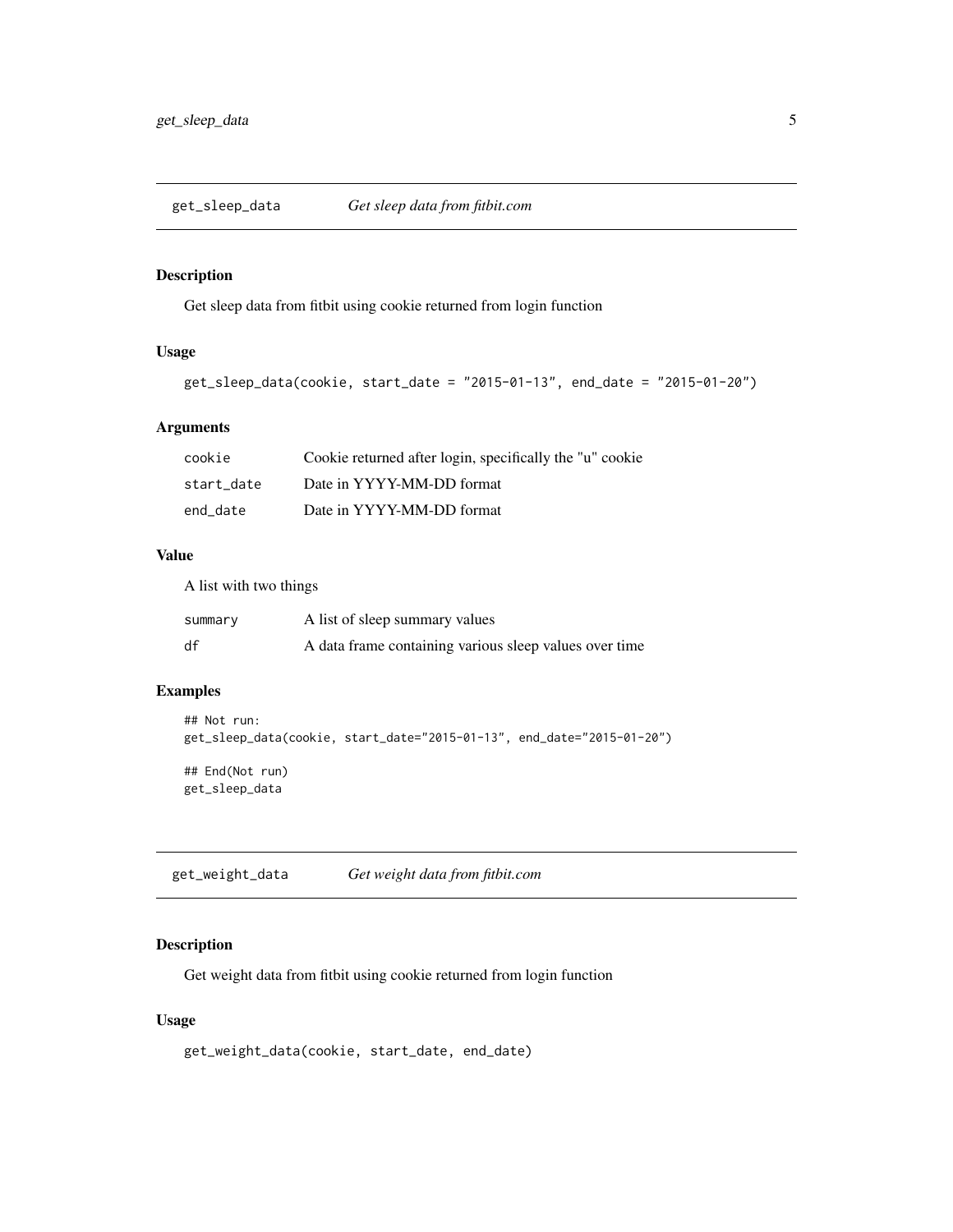#### <span id="page-5-0"></span>Arguments

| cookie     | Cookie returned after login, specifically the "u" cookie |
|------------|----------------------------------------------------------|
| start date | Date in YYYY-MM-DD format                                |
| end date   | Date in YYYY-MM-DD format                                |

#### Value

A dataframe with two columns:

| time   | A POSIX ct time value                   |
|--------|-----------------------------------------|
| weight | The data column corresponding to weight |

#### Examples

```
## Not run:
get_weight_data(cookie, start_date="2015-01-13", end_date="2015-01-20")
## End(Not run)
get_weight_data
```
login *Login to fitbit.com and get cookie*

#### Description

Get the login cookie after login at www.fitbit.com

#### Usage

```
login(email, password, rememberMe = FALSE)
```
#### Arguments

| email      | Email address used to login to fit bit.com                                |
|------------|---------------------------------------------------------------------------|
| password   | Password used to login to fit bit.com                                     |
| rememberMe | Value for rememberMe during login, default is FALSE, but changing to TRUE |
|            | may help with login issues                                                |

#### Value

A string containing the cookie that is returned after login at www.fitbit.com

#### Examples

```
## Not run:
cookie <- login(email="corynissen<at>gmail.com", password="mypasswordhere")
## End(Not run)
login
```